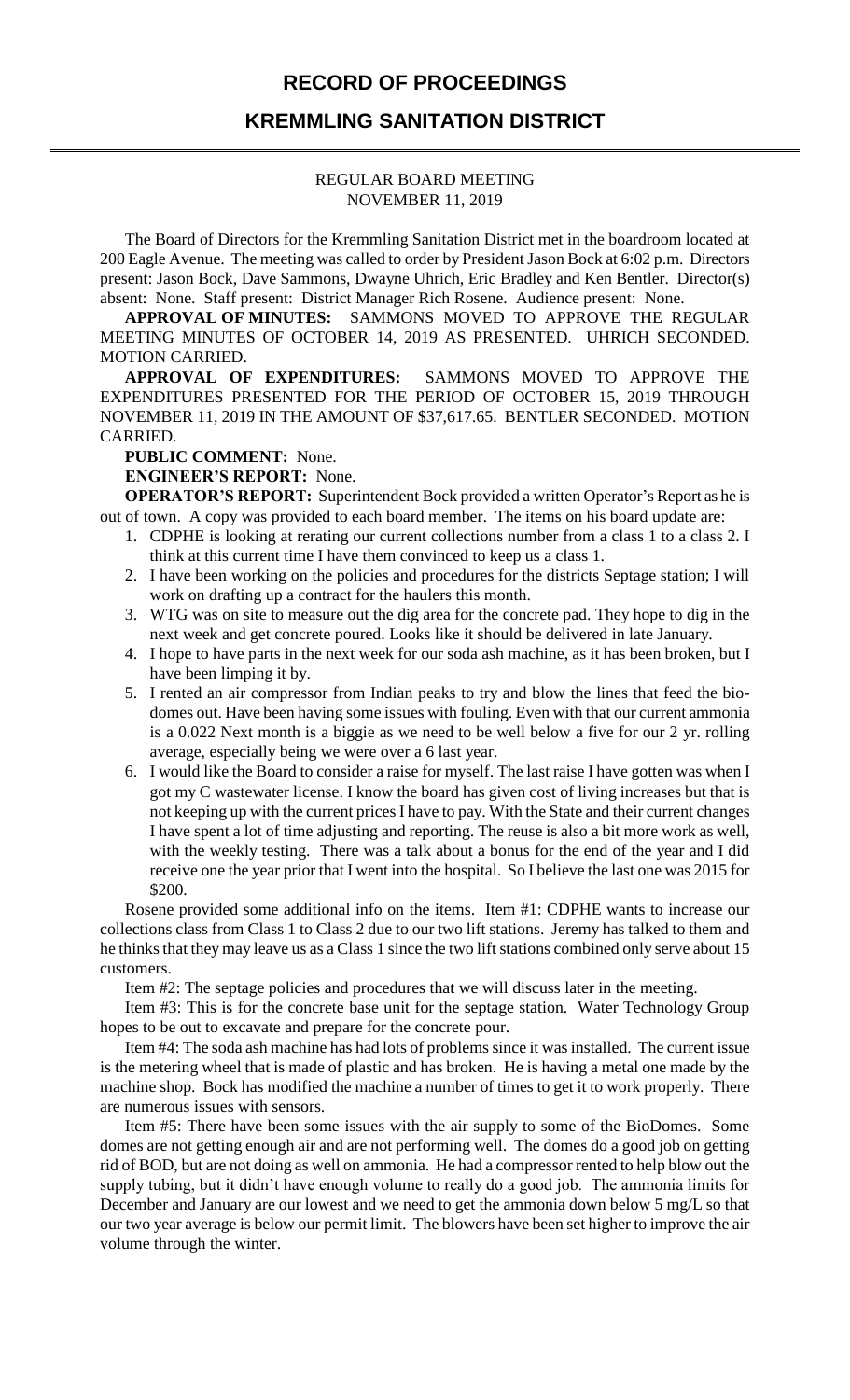# **RECORD OF PROCEEDINGS**

# **KREMMLING SANITATION DISTRICT**

Regular Board Meeting November 11, 2019 Page 2 of 3

Bradley asked if there are any other systems like ours that could be contacted. At this point in time we are the only BioDome system in Colorado. Wastewater Compliance Systems has been good about talking over problems or coming to Kremmling to work on the system. They may have to out in the boat next summer to blow out individual supply lines to clear them.

Sammons asked where Bock was on getting his B license. He took the test last summer or so, but didn't pass. President Bock said that you now go to Denver at any time to take the test on a computer at ABC Testing. They got rid of OCPO as the testing company. Various schools and trainings are available for certification training.

Item #6: Bentler asked if we have a step system for pay or a pay plan for certification. Rosene said that in the past we have increased salary when a new license was acquired. Bock got his C license several years ago and that was the last time he got anything beside a COLA. The new Regulation 100 is for operator certification and plant certification. Our plant is now a B plant based on the new regulations, so he will need to get that B license. The town's water plant is being reclassified as an A plant due to the new regulations and their engineer tried to talk to CDPHE, but they wouldn't consider keeping it as a B plant. Rosene said that Bock has not had a raise in several years and his workload has increased with the BioDomes, the soda ash machine, the reuse water system and other items.

There were several questions concerning the current wages, COLAs and license issues. Rosene and President Bock expressed frustration at the inflexibility of CDPHE and their unwillingness to look at a plant individually and determine its appropriate license level. Superintendent Bock has done a good job of working with vendors to get the best prices and has worked with CDPHE on the septage station to be sure it wouldn't affect our classification. Any pay changes will be discussed at the December meeting as part of the budget discussion. Rosene will get information on wages at some of the neighboring districts to see where we stand. Hot Sulphur Springs and we are the only lagoon systems in the county, so it is difficult to compare salaries.

**PUBLIC HEARING FOR PROPOSED RATE INCREASES:** President Bock opened the hearing at 6:32 pm. As there was no public comment on the rate increase proposal, the public hearing was closed at 6:33 pm.

Rosene explained the proposed rate increases for the monthly service charge and for the commercial overage charge. He recommended that the monthly use rate be increased by \$1 per month to \$44 per month (a 2.3% increase) and the commercial overage charge be increased by \$0.50 per thousand gallons to \$8.00 per thousand gallons (a 6.7% increase). Rosene said that this increase in commercial overage charge gets us pretty close to the actual cost of treatment at our current inflows.

The septage receiving station lease-purchase is a capital outlay project and should be a net income producer after the station is paid for in two years. The other 2020 capital project is the extension of the reuse line to Ceriani Park. Future capital projects include installing a manhole on Depot Street between  $3<sup>rd</sup>$  and  $4<sup>th</sup>$ , a reroute of the piping at the old Kremmling Country lift station, some CIPP (cured-in-place pipe) lining of manholes and mains, and extending the reuse system to the Red Mountain sports complex. We need to increase our reserves to be able to match any grants we receive and to pay our portion of the projects.

SAMMONS MOVED TO APPROVE RESOLUTION 2019-11-1, A RESOLUTION TO AMEND APPENDIX "A" SCHEDULE OF FEES AND CHARGES OF THE KREMMLING SANITATION DISTRICT RULES, REGULATIONS AND BYLAWS. BRADLEY SECONDED. MOTION CARRIED.

**PUBLIC HEARING FOR THE 2020 BUDGET:** President Bock opened the public hearing for the 2020 budget at 6:40 pm. As there was no public comment on the budget, he closed the public hearing at 6:41 pm.

Rosene went over the proposed budget and explained the minor changes from last month to revenues and expenditures. Rosene budgeted income from two tap fees but is hopeful for more. Other revenue includes the septage station, interest earned on our cash accounts, grant income for the Ceriani Park reuse line extension, property and specific ownership taxes, shared employees, and miscellaneous income.